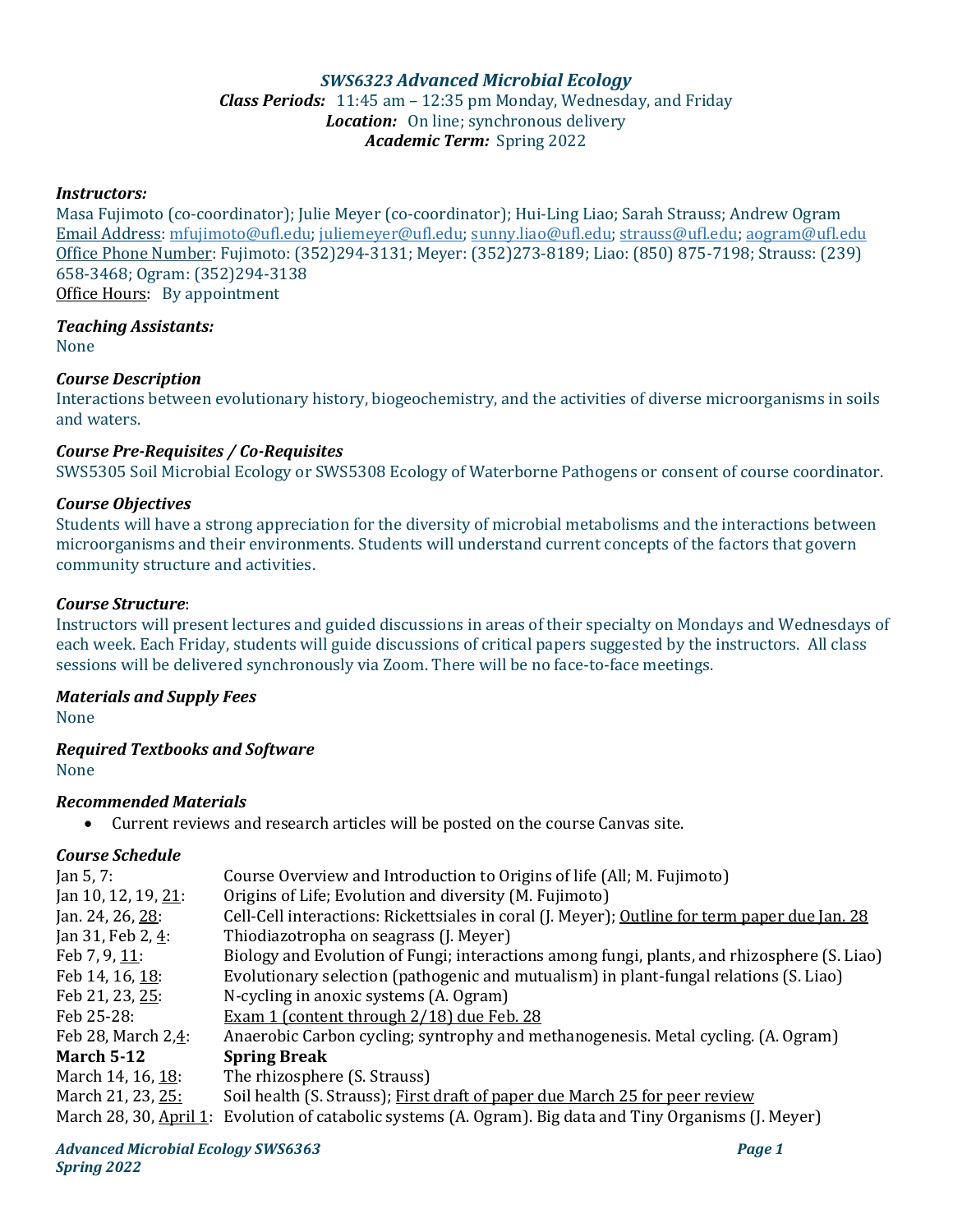| April 4, 6, <u>8</u> : | Ecological theory and microbial ecology (M. Fujimoto)    |
|------------------------|----------------------------------------------------------|
| April 11, 13, 15:      | Student presentations; Final draft of paper due April 11 |
| April 18-20:           | Final Exam                                               |

Underlined dates are Fridays. Students will guide discussions of pertinent papers on each Friday.

# *Attendance Policy, Class Expectations, and Make-Up Policy*

Attendance is mandatory. Missed exams and assignments must be excused in advance. Excused absences must be consistent with university policies in the Graduate Catalog and require appropriate documentation. Additional information can be found in Attendance Policies.

## *Evaluation of Grades*

| <b>Assignment</b>                                  | <b>Total Points</b> | <b>Percentage of Final Grade</b> |
|----------------------------------------------------|---------------------|----------------------------------|
| Class Participation, including discussion sessions | 100 each            | 25%                              |
| Midterm Exam                                       | 100                 | 25%                              |
| Final Exam                                         | 100                 | 25%                              |
| <b>Review Paper and presentation</b>               | 100                 | 25%                              |
| Total                                              |                     | 100%                             |

# *Participation:*

Students will be graded on attendance and participation during lectures (5%) and during weekly paper discussions (20%).

## *Exams:*

Two exams worth 25% each of the total grade will be assigned. The exams will cover the portion of the course preceding each exam, and the final exam will cover only the material presented after the midterm exam. Both exams will be take-home and open book.

# *Term paper*:

A term paper and corresponding class presentation worth 25% of the total grade will be required. The term paper is expected to be approximately 10 to 20 pages in length on a topic related to microbial ecology. The topic may not be directly related to the student's thesis or dissertation topic; however, it may be tangentially related to the thesis or dissertation topic. The topic will be agreed upon by the course coordinators, and an outline will be submitted within the first three weeks of the course. Students will present the subject matter of the term paper to the class during the last two weeks of the semester.

# *Grading Policy*

The following is given as an example only.

| <b>Percent</b> | Grade | Grade<br><b>Points</b> |
|----------------|-------|------------------------|
|                |       |                        |
| $90.0 - 100.0$ | A     | 4.00                   |
| $87.0 - 89.9$  | $A-$  | 3.67                   |
| $84.0 - 86.9$  | B+    | 3.33                   |
| $81.0 - 83.9$  | R     | 3.00                   |
| 78.0 - 80.9    | $B -$ | 2.67                   |
| 75.0 - 79.9    | C+    | 2.33                   |
| $72.0 - 74.9$  | C     | 2.00                   |
| $69.0 - 71.9$  | C-    | 1.67                   |
| $66.0 - 68.9$  | D+    | 1.33                   |
| $63.0 - 65.9$  | D     | 1.00                   |
| $60.0 - 62.9$  | D-    | 0.67                   |
| $0 - 59.9$     | F.    | 0.00                   |

More information on UF grading policy may be found at: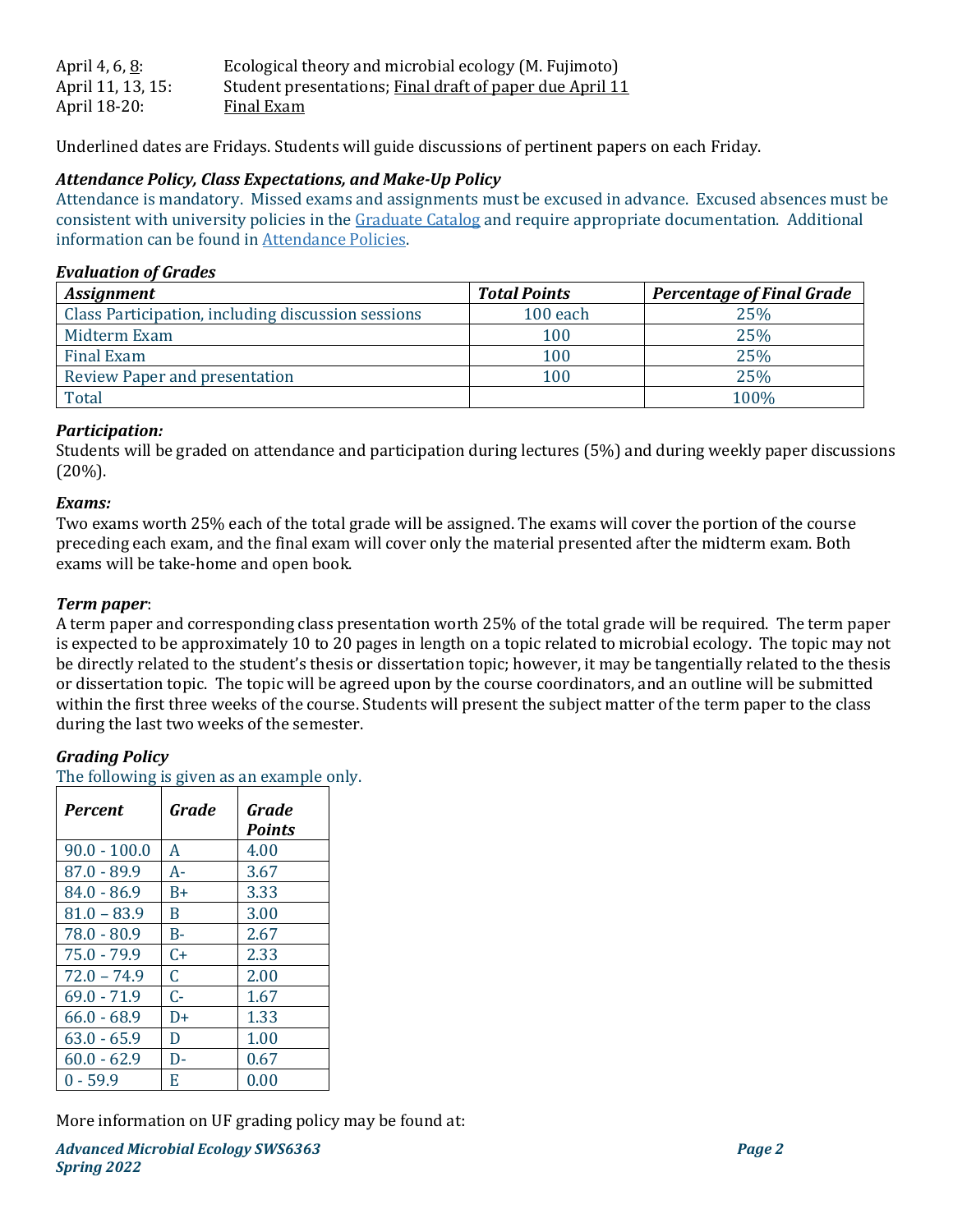## *Students Requiring Accommodations*

Students with disabilities who experience learning barriers and would like to request academic accommodations should connect with the Disability Resource Center. It is important for students to share their accommodation letter with their instructor and discuss their access needs, as early as possible in the semester.

## *Course Evaluation*

Students are expected to provide professional and respectful feedback on the quality of instruction in this course by completing course evaluations online via GatorEvals. Click here for guidance on how to give feedback in a professional and respectful manner. Students will be notified when the evaluation period opens, and can complete evaluations through the email they receive from GatorEvals, in their Canvas course menu under GatorEvals, or via ufl.bluera.com/ufl/. Summaries of course evaluation results are available to students here.

## *University Honesty Policy*

UF students are bound by The Honor Pledge which states, "We, the members of the University of Florida community, pledge to hold ourselves and our peers to the highest standards of honor and integrity by abiding by the Honor Code. On all work submitted for credit by students at the University of Florida, the following pledge is either required or implied: "On my honor, I have neither given nor received unauthorized aid in doing this assignment." The Honor Code specifies a number of behaviors that are in violation of this code and the possible sanctions. Furthermore, you are obligated to report any condition that facilitates academic misconduct to appropriate personnel. If you have any questions or concerns, please consult with the instructor or TAs in this class.

## *Software Use*

All faculty, staff, and students of the University are required and expected to obey the laws and legal agreements governing software use. Failure to do so can lead to monetary damages and/or criminal penalties for the individual violator. Because such violations are also against University policies and rules, disciplinary action will be taken as appropriate. We, the members of the University of Florida community, pledge to uphold ourselves and our peers to the highest standards of honesty and integrity.

## *Student Privacy*

There are federal laws protecting your privacy with regards to grades earned in courses and on individual assignments. For more information, please see the Notification to Students of FERPA Rights.

# *Campus Resources:*

# Health and Wellness

## **U Matter, We Care:**

If you or a friend is in distress, please contact  $\frac{umatter(Qufl.edu)}{uclud}$  or 352 392-1575 so that a team member can reach out to the student.

**Counseling and Wellness Center:** counseling.ufl.edu/cwc, and 392-1575; and the University Police Department: 392-1111 or 9-1-1 for emergencies.

**Sexual Assault Recovery Services (SARS)** 

Student Health Care Center, 392-1161.

**University Police Department** at 392-1111 (or 9-1-1 for emergencies), or police.ufl.edu.

## Academic Resources

**E-learning technical support**, 352-392-4357 (select option 2) or e-mail to Learning-support@ufl.edu.

**Career Resource Center**, Reitz Union, 392-1601. Career assistance and counseling.

*Advanced Microbial Ecology SWS6363 Page 3 Spring 2022* **Library Support**, Various ways to receive assistance with respect to using the libraries or finding resources.